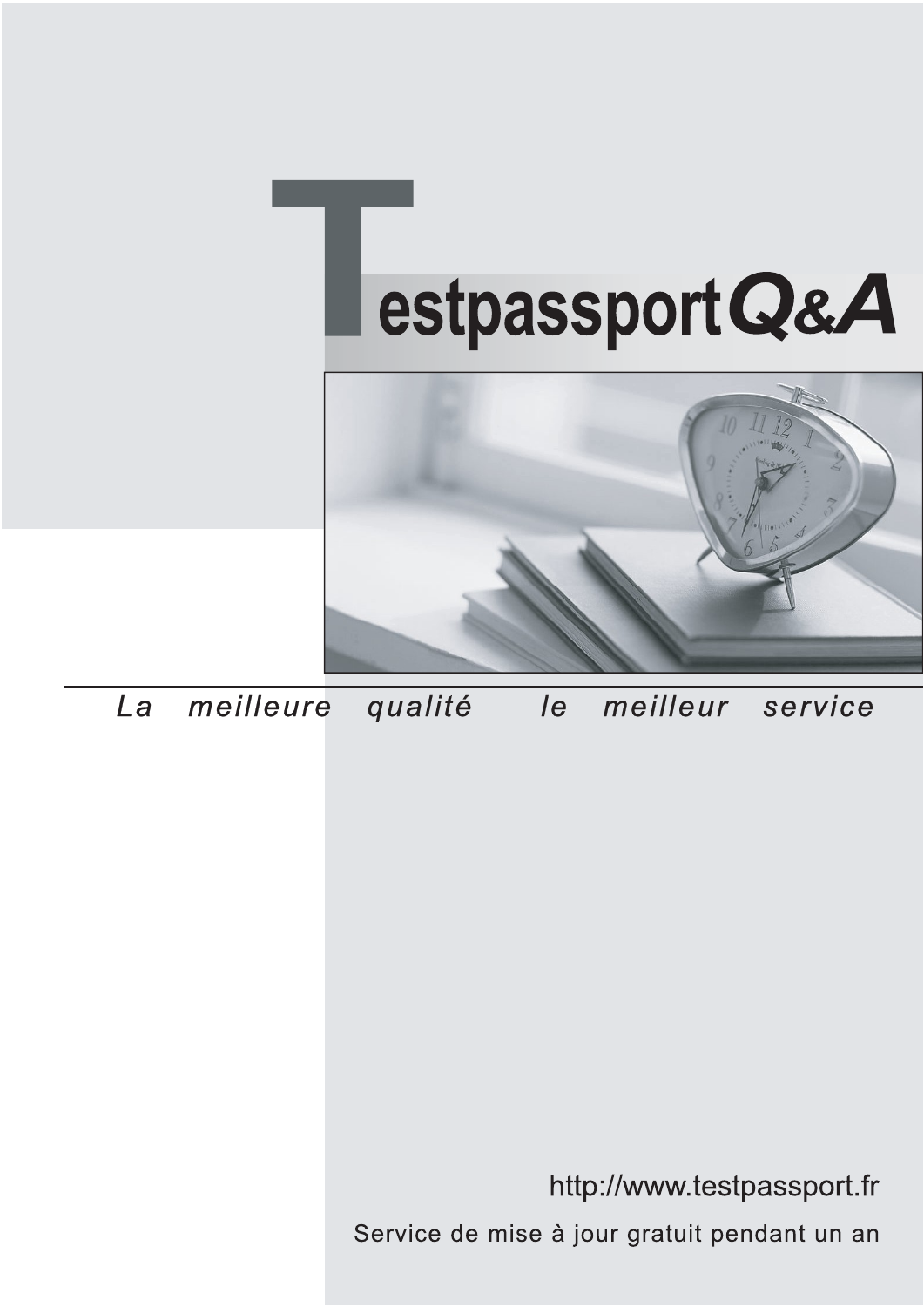# **Exam** : **SC-900**

# **Title** : Microsoft Security Compliance and Identity Fundamentals

# **Version** : DEMO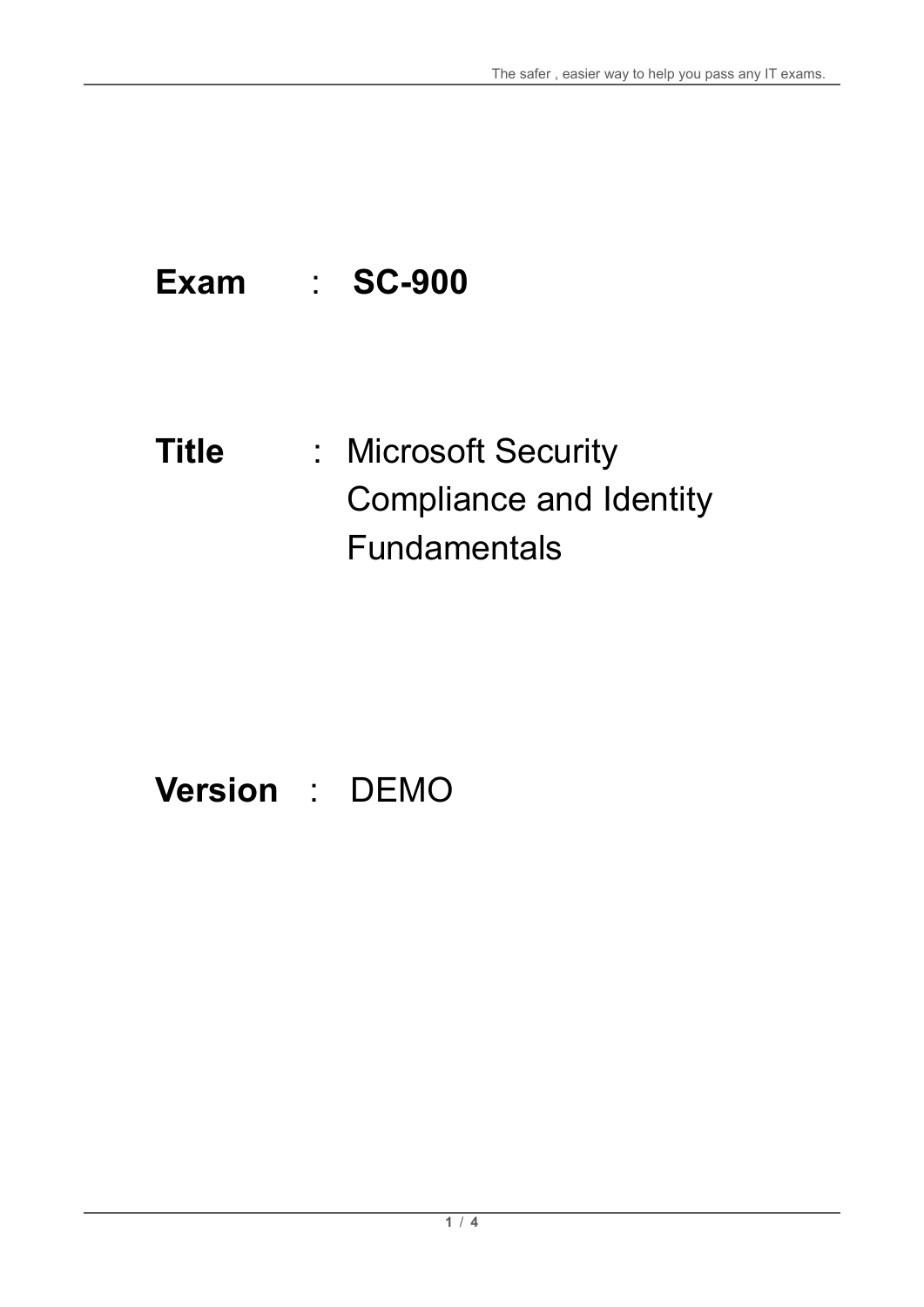1.What is an example of encryption at rest?

- A. encrypting communications by using a site-to-site VPN
- B. encrypting a virtual machine disk
- C. accessing a website by using an encrypted HTTPS connection
- D. sending an encrypted email

#### **Answer:** B

#### **Explanation:**

Reference: https://docs.microsoft.com/en-us/azure/security/fundamentals/encryption-atrest

#### 2.HOTSPOT

For each of the following statements, select Yes if the statement is true. Otherwise, select No. NOTE: Each correct selection is worth one point.

| <b>Statements</b>                                                                                                   | Yes     | No      |
|---------------------------------------------------------------------------------------------------------------------|---------|---------|
| Digitally signing a document requires a private key.                                                                | $\circ$ | $\circ$ |
| Verifying the authenticity of a digitally signed document requires the public<br>key of the signer.                 | $\circ$ | $\circ$ |
| Verifying the authenticity of a digitally signed document requires the private<br>key of the singer.                | O       | $\circ$ |
| Answer:                                                                                                             |         |         |
| <b>Statements</b>                                                                                                   | Yes     | No      |
| Digitally signing a document requires a private key.                                                                | $\circ$ | $\circ$ |
| Verifying the authenticity of a digitally signed document requires the public<br>key of the signer.                 | $\circ$ | $\circ$ |
| Verifying the authenticity of a digitally signed document requires the private<br>key of the singer.                | $\circ$ | $\circ$ |
| <b>Explanation:</b>                                                                                                 |         |         |
| Box 1: Yes                                                                                                          |         |         |
| A certificate is required that provides a private and a public key.<br>Box 2: Yes                                   |         |         |
| The public key is used to validate the private key that is associated with a digital signature.<br><b>Box 3: NO</b> |         |         |

3.What can you use to provide a user with a two-hour window to complete an administrative task in Azure?

- A. Azure Active Directory (Azure AD) Privileged Identity Management (PIM)
- B. Azure Multi-Factor Authentication (MFA)
- C. Azure Active Directory (Azure AD) Identity Protection
- D. conditional access policies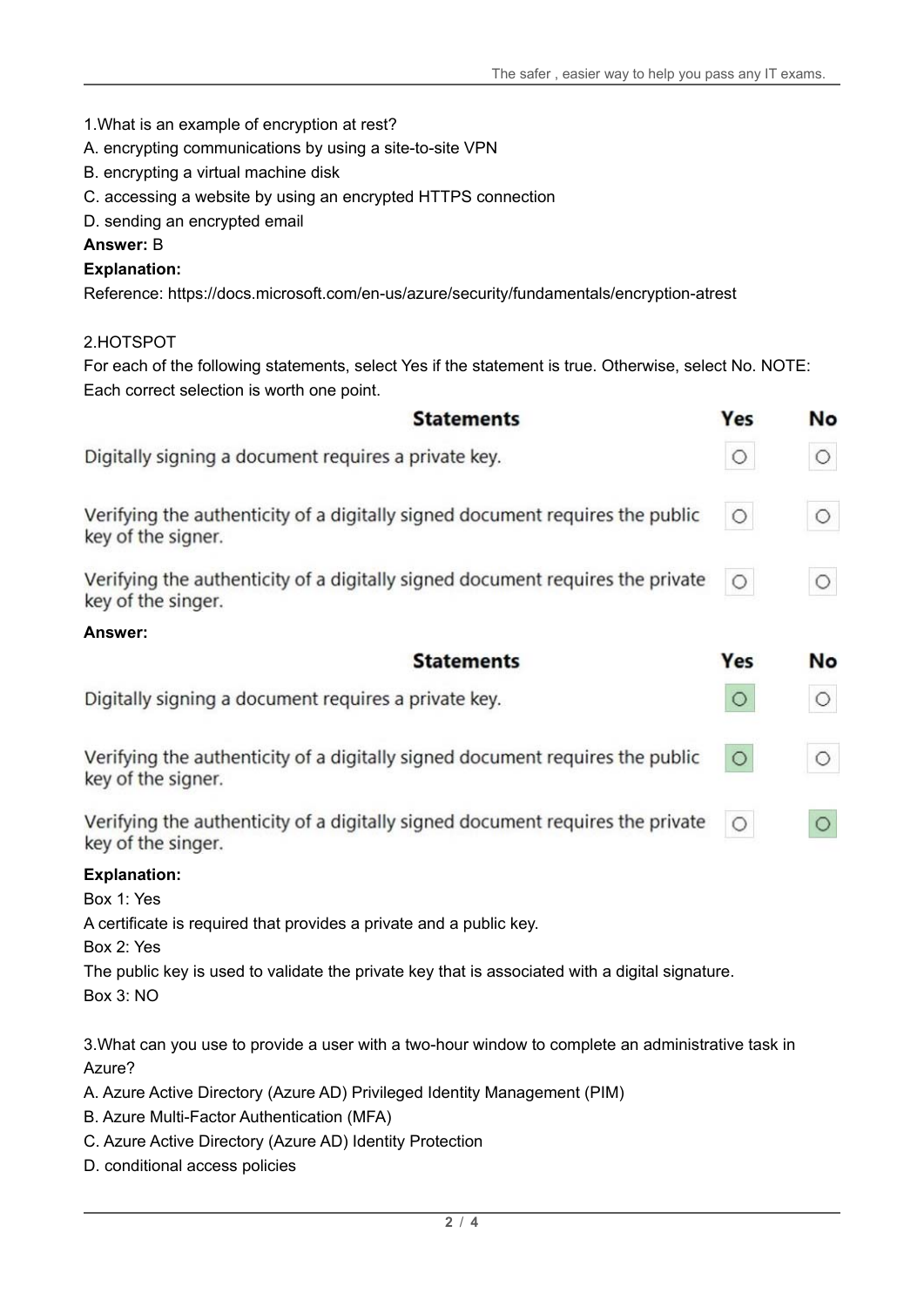## **Answer:** A

## **Explanation:**

https://docs.microsoft.com/en-us/azure/active-directory/privileged-identity-management/pim-configure Privileged Identity Management provides time-based and approval-based role activation to mitigate the risks of excessive, unnecessary, or misused access permissions on resources that you care about. Here are some of the key features of Privileged Identity Management: Provide just-in-time privileged access to Azure AD and Azure resources Assign time-bound access to resources using start and end dates Require approval to activate privileged roles Enforce multi-factor authentication to activate any role Use justification to understand why users activate Get notifications when privileged roles are activated Conduct access reviews to ensure users still need roles Download audit history for internal or external audit Prevents removal of the last active Global Administrator role assignment

#### 4.HOTSPOT

Select the answer that correctly completes the sentence.

### **Answer Area**

| Azure DDoS Protection |                                                                                 | $\checkmark$ |
|-----------------------|---------------------------------------------------------------------------------|--------------|
|                       | Standard can be used to protect Azure Active Directory (Azure AD) applications. |              |
|                       | Azure Active Directory (Azure AD) users.                                        |              |
|                       | resource groups.                                                                |              |
|                       | virtual networks.                                                               |              |

#### **Answer:**

### **Answer Area**

| Azure DDoS Protection |                                                                                 | $\checkmark$ |
|-----------------------|---------------------------------------------------------------------------------|--------------|
|                       | Standard can be used to protect Azure Active Directory (Azure AD) applications. |              |
|                       | Azure Active Directory (Azure AD) users.                                        |              |
|                       | resource groups.                                                                |              |
|                       | virtual networks.                                                               |              |

#### **Explanation:**

Graphical user interface, text Description automatically generated

#### 5.HOTSPOT

Select the answer that correctly completes the sentence.

## **Answer Area**

You can use

| classifications |  |
|-----------------|--|
| incidents       |  |
| policies        |  |
| Secure score    |  |

in the Microsoft 365 security center to identify devices that are affected by an alert.

**Answer:**